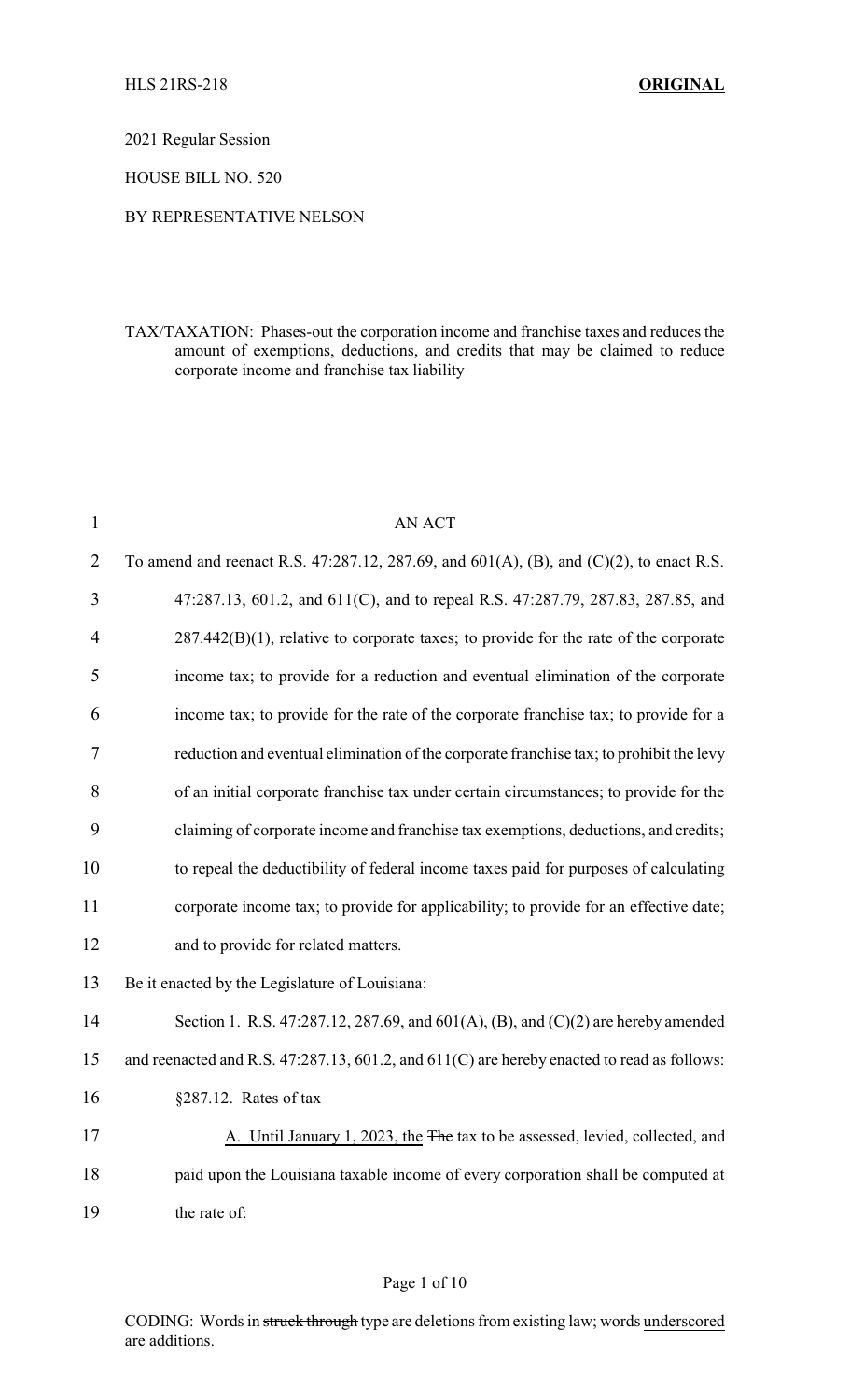| $\mathbf{1}$   | (1) Four percent upon the first twenty-five thousand dollars of Louisiana               |
|----------------|-----------------------------------------------------------------------------------------|
| $\overline{2}$ | taxable income.                                                                         |
| 3              | (2) Five percent upon the amount of Louisiana taxable income above twenty-              |
| 4              | five thousand dollars but not in excess of fifty thousand dollars.                      |
| 5              | (3) Six percent on the amount of Louisiana taxable income above fifty                   |
| 6              | thousand dollars but not in excess of one hundred thousand dollars.                     |
| 7              | (4) Seven percent on the amount of Louisiana taxable income above one                   |
| 8              | hundred thousand dollars but not in excess of two hundred thousand dollars.             |
| 9              | (5) Eight percent on all Louisiana taxable income in excess of two hundred              |
| 10             | thousand dollars.                                                                       |
| 11             | B. For tax years beginning on or after January 1, 2023, but before January              |
| 12             | 1, 2024, the tax to be assessed, levied, collected, and paid upon the Louisiana taxable |
| 13             | income of every corporation shall be computed at the rate of:                           |
| 14             | (1) Three percent upon the first twenty-five thousand dollars of Louisiana              |
| 15             | taxable income.                                                                         |
| 16             | Three and seventy-five one hundredths percent upon the amount of<br>(2)                 |
| 17             | Louisiana taxable income above twenty-five thousand dollars but not in excess of        |
| 18             | fifty thousand dollars.                                                                 |
| 19             | (3) Four and one-half percent on the amount of Louisiana taxable income                 |
| 20             | above fifty thousand dollars but not in excess of one hundred thousand dollars.         |
| 21             | (4) Five and twenty-five one hundredths percent on the amount of Louisiana              |
| 22             | taxable income above one hundred thousand dollars but not in excess of two hundred      |
| 23             | thousand dollars.                                                                       |
| 24             | (5) Six percent on all Louisiana taxable income in excess of two hundred                |
| 25             | thousand dollars.                                                                       |
| 26             | C. For tax years beginning on or after January 1, 2024, but before January              |
| 27             | 1, 2025, the tax to be assessed, levied, collected, and paid upon the Louisiana taxable |
| 28             | income of every corporation shall be computed at the rate of:                           |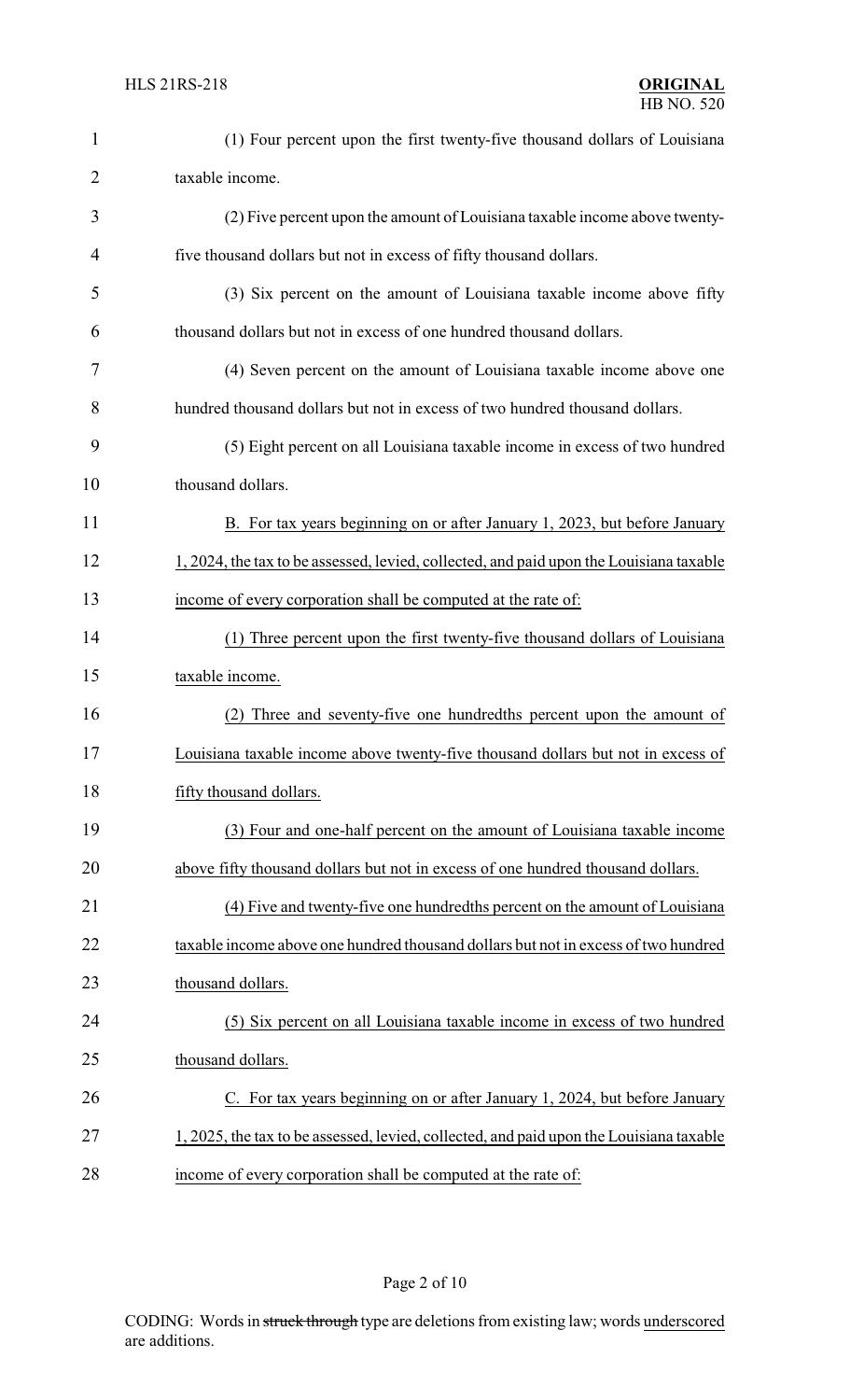| $\mathbf{1}$   | (1) Two percent upon the first twenty-five thousand dollars of Louisiana                |
|----------------|-----------------------------------------------------------------------------------------|
| $\overline{2}$ | taxable income.                                                                         |
| 3              | (2) Two and one-half percent upon the amount of Louisiana taxable income                |
| 4              | above twenty-five thousand dollars but not in excess of fifty thousand dollars.         |
| 5              | (3) Three percent on the amount of Louisiana taxable income above fifty                 |
| 6              | thousand dollars but not in excess of one hundred thousand dollars.                     |
| 7              | (4) Three and one-half of one percent on the amount of Louisiana taxable                |
| 8              | income above one hundred thousand dollars but not in excess of two hundred              |
| 9              | thousand dollars.                                                                       |
| 10             | (5) Four percent on all Louisiana taxable income in excess of two hundred               |
| 11             | thousand dollars.                                                                       |
| 12             | D. For tax years beginning on or after January 1, 2025, but before January              |
| 13             | 1, 2026, the tax to be assessed, levied, collected, and paid upon the Louisiana taxable |
| 14             | income of every corporation shall be computed at the rate of:                           |
| 15             | (1) One percent upon the first twenty-five thousand dollars of Louisiana                |
| 16             | taxable income.                                                                         |
| 17             | (2) One and twenty-five one hundredths percent upon the amount of                       |
| 18             | Louisiana taxable income above twenty-five thousand dollars but not in excess of        |
| 19             | fifty thousand dollars.                                                                 |
| 20             | (3) One and one-half percent on the amount of Louisiana taxable income                  |
| 21             | above fifty thousand dollars but not in excess of one hundred thousand dollars.         |
| 22             | (4) One and seventy-five one hundredths percent on the amount of Louisiana              |
| 23             | taxable income above one hundred thousand dollars but not in excess of two hundred      |
| 24             | thousand dollars.                                                                       |
| 25             | (5) Two percent on all Louisiana taxable income in excess of two hundred                |
| 26             | thousand dollars.                                                                       |
| 27             | E. For tax years beginning on or after January 1, 2026, no tax shall be                 |
| 28             | assessed, levied, collected, and paid upon the Louisiana taxable income of every        |
| 29             | corporation.                                                                            |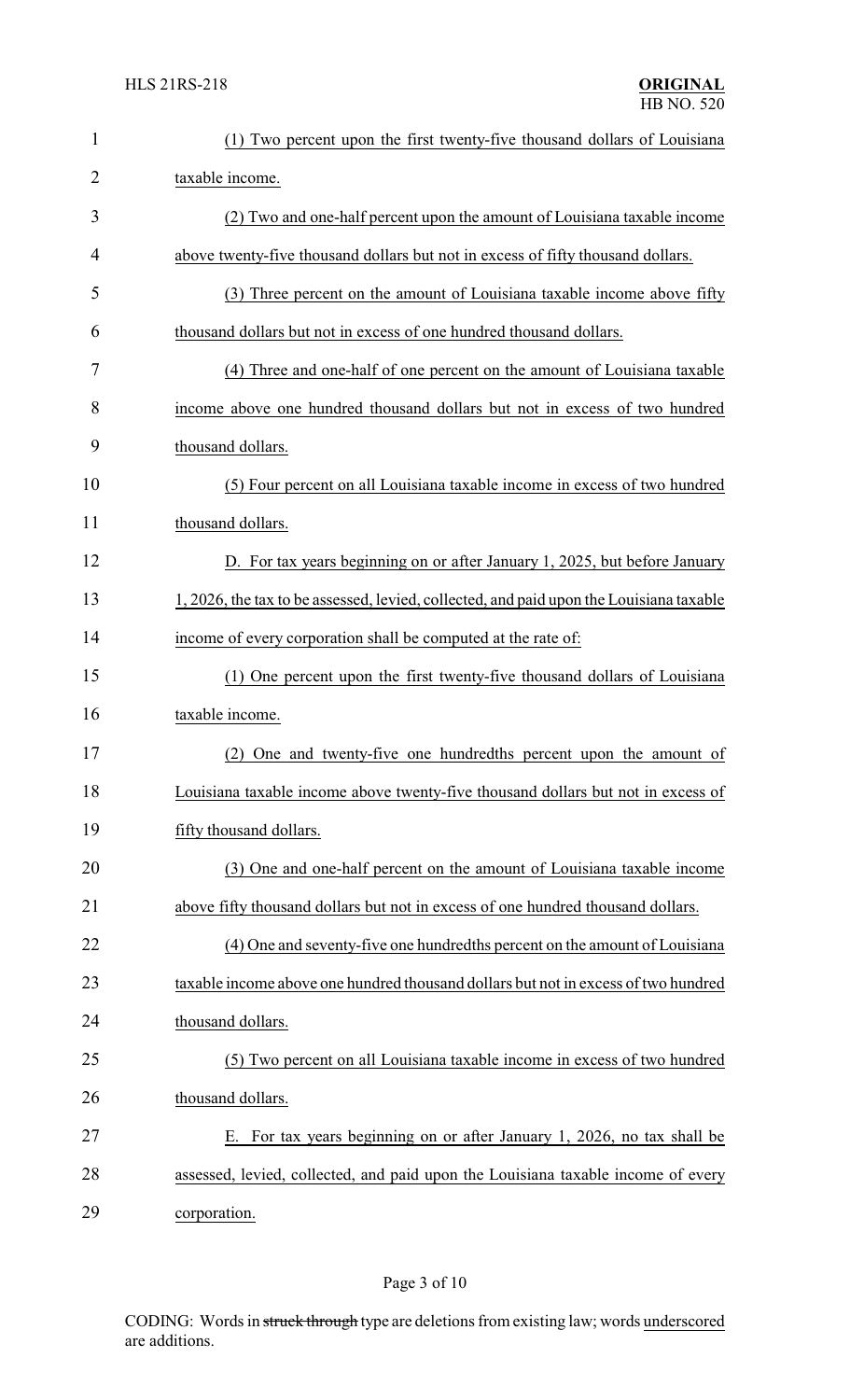| $\mathbf{1}$   | §287.13. Utilization of corporate income tax exemptions, deductions and credits;        |
|----------------|-----------------------------------------------------------------------------------------|
| $\overline{2}$ | limitations                                                                             |
| 3              | The value of each exemption, deduction, and credit included in Chapter 26               |
| 4              | of Title 25 of the Louisiana Revised Statutes of 1950; this Chapter, Chapters 3 and     |
| 5              | 5 of Subtitle V, and Chapters 1, 2, and 3 of Subtitle VII of this Title; and Chapters   |
| 6              | 21, 23, 26, 39, and 39-C of Title 51 of the Louisiana Revised Statutes of 1950, which   |
| 7              | limits the corporate income tax liability of a taxpayer shall be reduced as follows:    |
| 8              | For taxable years beginning on or after January 1, 2023, but before<br>(1)              |
| 9              | January 1, 2024, the value of each exemption, deduction, and credit claimed on a tax    |
| 10             | return to limit corporate income tax liability shall be reduced by twenty-five percent. |
| 11             | For taxable years beginning on or after January 1, 2024, but before<br>(2)              |
| 12             | January 1, 2025, the value of each exemption, deduction, and credit claimed on a tax    |
| 13             | return to limit corporate income tax liability shall be reduced by fifty percent.       |
| 14             | For taxable years beginning on or after January 1, 2025, but before<br>(3)              |
| 15             | January 1, 2026, the value of each exemption, deduction, and credit claimed on a tax    |
| 16             | return to limit corporate income tax liability shall be reduced by seventy-five         |
| 17             | percent.                                                                                |
| 18             | (4) For taxable years beginning on or after January 1, 2026, the value of each          |
| 19             | exemption, deduction, and credit claimed on a tax return to limit corporate income      |
| 20             | tax liability shall be reduced by one hundred percent.                                  |
| 21             | *<br>*<br>∗                                                                             |
| 22             | §287.69. Louisiana taxable income defined                                               |
| 23             | "Louisiana taxable income" means Louisiana net income, after adjustments,               |
| 24             | less the federal income tax deduction allowed by R.S. 47:287.85. "After adjustments"    |
| 25             | means after the application of the net operating loss adjustment allowed by R.S.        |
| 26             | 47:287.86.                                                                              |
| 27             | ∗<br>$\ast$<br>$\ast$                                                                   |
| 28             | §601. Imposition of tax                                                                 |
| 29             | A.(1) Except as provided for in Paragraph (2) of this Subsection, every                 |
| 30             | Every domestic corporation and every foreign corporation, exercising its charter, or    |
|                |                                                                                         |

# Page 4 of 10

CODING: Words in struck through type are deletions from existing law; words underscored are additions.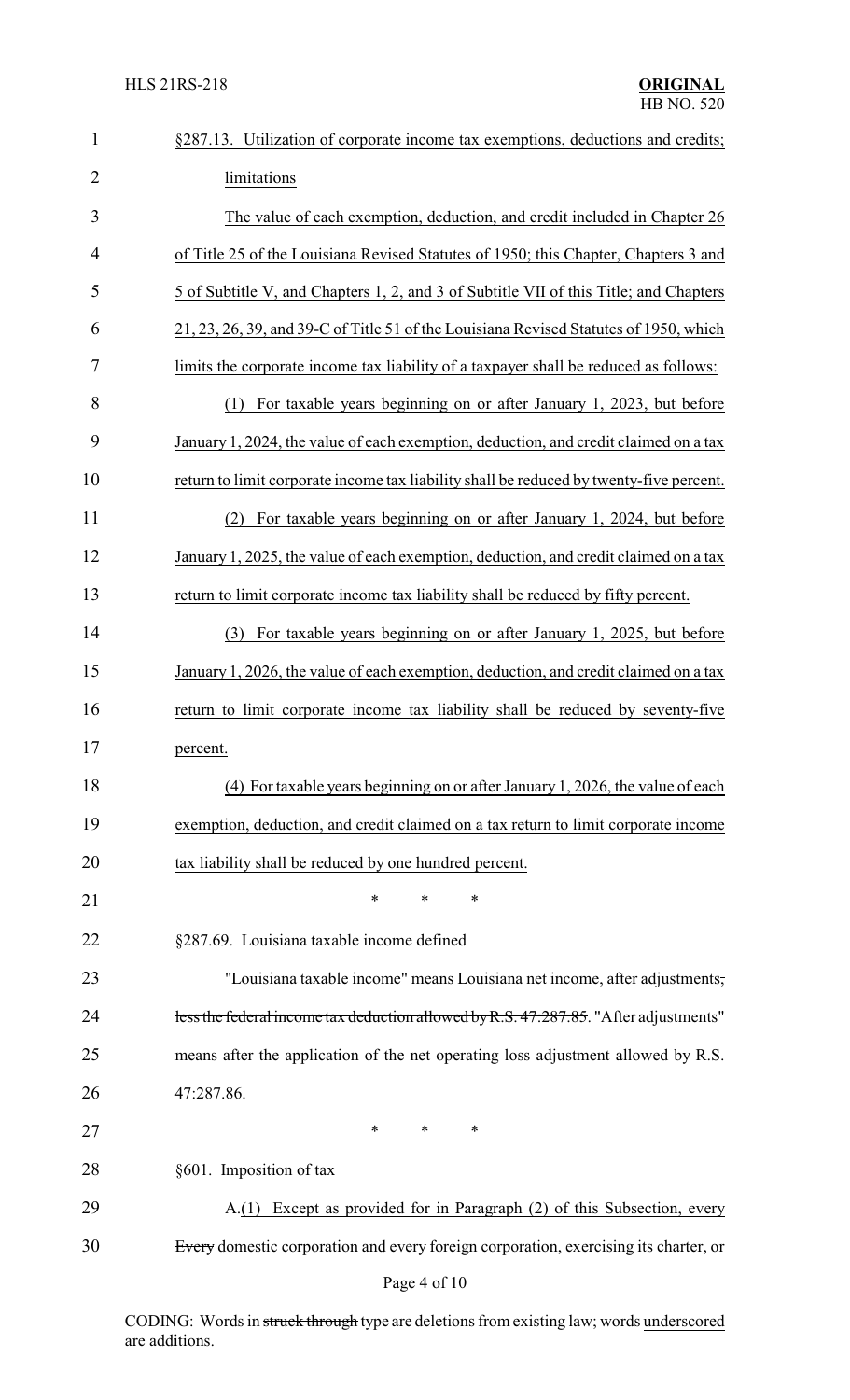qualified to do business or actually doing business in this state, or owning or using any part or all of its capital, plant, or any other property in this state, subject to compliance with all other provisions of law, except as otherwise provided for in this Chapter shall pay an annual tax at the rate of one dollar and fifty cents for each one thousand dollars, or major fraction thereof on the first three hundred thousand dollars of taxable capital and at the rate of three dollars for each one thousand dollars, or major fraction thereof, which exceeds three hundred thousand dollars of taxable capital. Taxable capital shall be determined as hereinafter provided. The tax levied herein is due and payable on any one or all of the following alternative incidents:

 $(1)(a)$  The qualification to carry on or do business in this state or the actual doing of business within this state in a corporate form. The term "doing business" as used herein shall mean and include each and every act, power, right, privilege, or immunity exercised or enjoyed in this state, as an incident to or by virtue of the powers and privileges acquired by the nature of such organizations, as well as, the buying, selling, or procuring of services or property.

16  $(2)(b)$  The exercising of a corporation's charter or the continuance of its charter within this state.

 $(3)(c)$  The owning or using any part or all of its capital, plant, or other property in this state whether owned directly or indirectly by or through a partnership, joint venture, or any other business organization of which the domestic or foreign corporation is a related party as defined in R.S. 47:605.1.

 (2) The tax levied pursuant to the provisions of this Chapter shall be limited to the following percentages of the amount otherwise levied pursuant to the provisions of this Chapter:

 (a) For taxable years beginning on or after January 1, 2023, but before 26 January 1, 2024, seventy-five percent.

- (b) For taxable years beginning on or after January 1, 2024, but before
- January 1, 2025, fifty percent.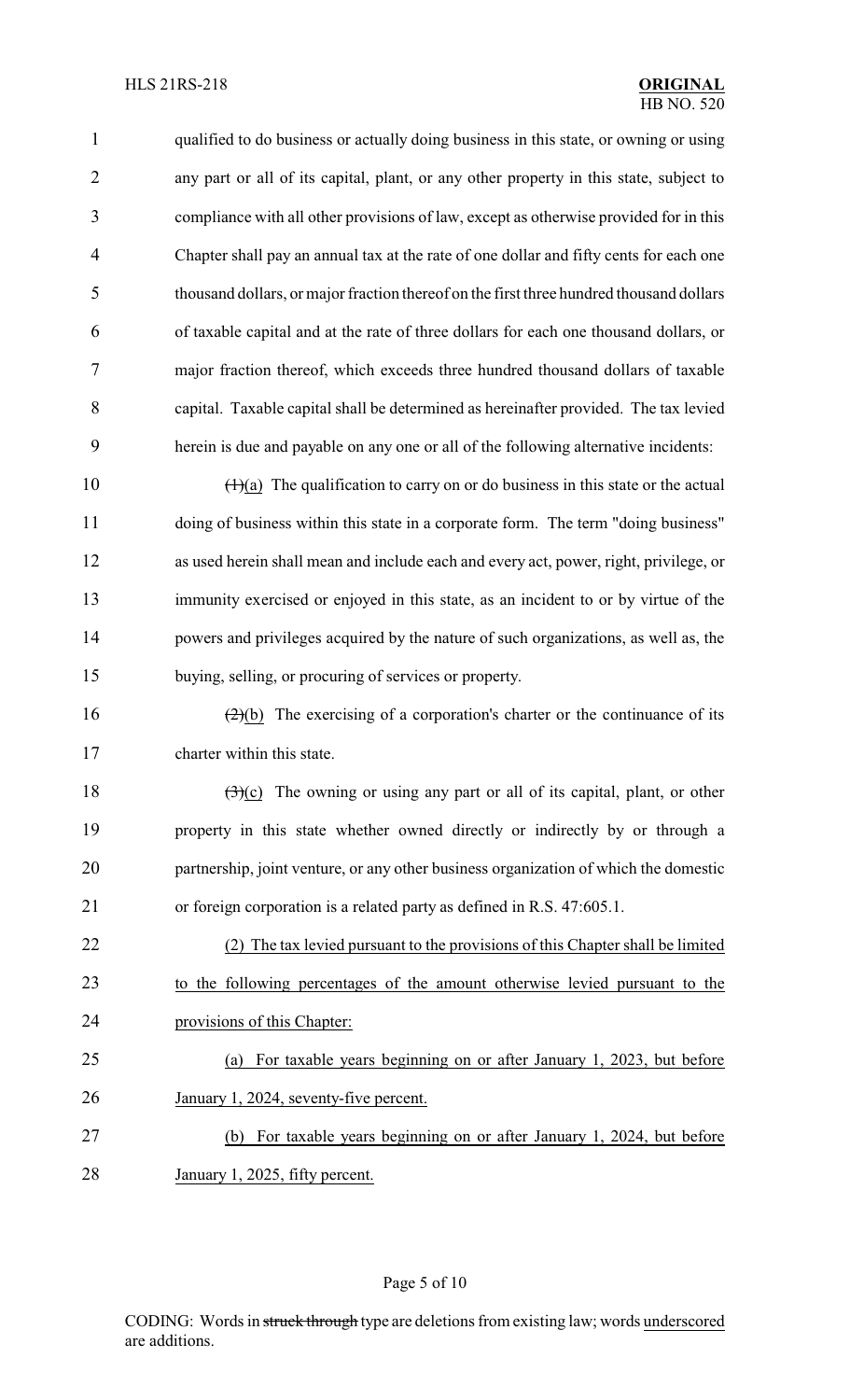| $\mathbf{1}$   | (c) For taxable years beginning on or after January 1, 2025, but before                   |
|----------------|-------------------------------------------------------------------------------------------|
| $\overline{2}$ | January 1, 2026, twenty-five percent.                                                     |
| 3              | (d) For taxable years beginning on or after January 1, 2026, no corporation               |
| $\overline{4}$ | franchise tax shall be assessed, levied, or collected by the state nor paid by domestic   |
| 5              | or foreign corporations on taxable capital.                                               |
| 6              | B. It is the purpose of this Section to require the payment of this tax to the            |
| 7              | state of Louisiana by domestic corporations for the right granted by the laws of this     |
| 8              | state to exist as such an organization, and by both domestic and foreign corporations     |
| 9              | for the enjoyment, under the protection of the laws of this state, of the powers, rights, |
| 10             | privileges, and immunities derived by reason of the corporate form of existence and       |
| 11             | operation. The tax hereby imposed pursuant to the provisions of this Chapter shall        |
| 12             | be in addition to all other taxes levied by any other statute.                            |
| 13             | $\mathcal{C}$ .                                                                           |
| 14             | $\ast$<br>$\ast$<br>*                                                                     |
| 15             | (2) The term "foreign corporation" shall mean and include all such business               |
| 16             | organizations as hereinbefore described in this Paragraph (1) of this Subsection          |
| 17             | which are organized under the laws of any other state, territory or district, or foreign  |
| 18             | country.                                                                                  |
| 19             | $\ast$<br>$\ast$<br>*                                                                     |
| 20             | §601.2. Utilization of corporate franchise tax exemptions, deductions, and credits;       |
| 21             | limitations                                                                               |
| 22             | The value of each exemption, deduction, and credit included in Chapter 26                 |
| 23             | of Title 25 of the Louisiana Revised Statutes of 1950; this Chapter, Chapters 3 and       |
| 24             | 5 of Subtitle V, and Chapters 1, 2, and 3 of Subtitle VII of this Title; and Chapters     |
| 25             | 21, 23, 26, 39, and 39-C of Title 51 of the Louisiana Revised Statutes of 1950, which     |
| 26             | limits the corporate franchise tax liability of a taxpayer shall be reduced as follows:   |
| 27             | For taxable years beginning on or after January 1, 2023, but before<br>(1)                |
| 28             | January 1, 2024, the value of each exemption, deduction, and credit claimed on a tax      |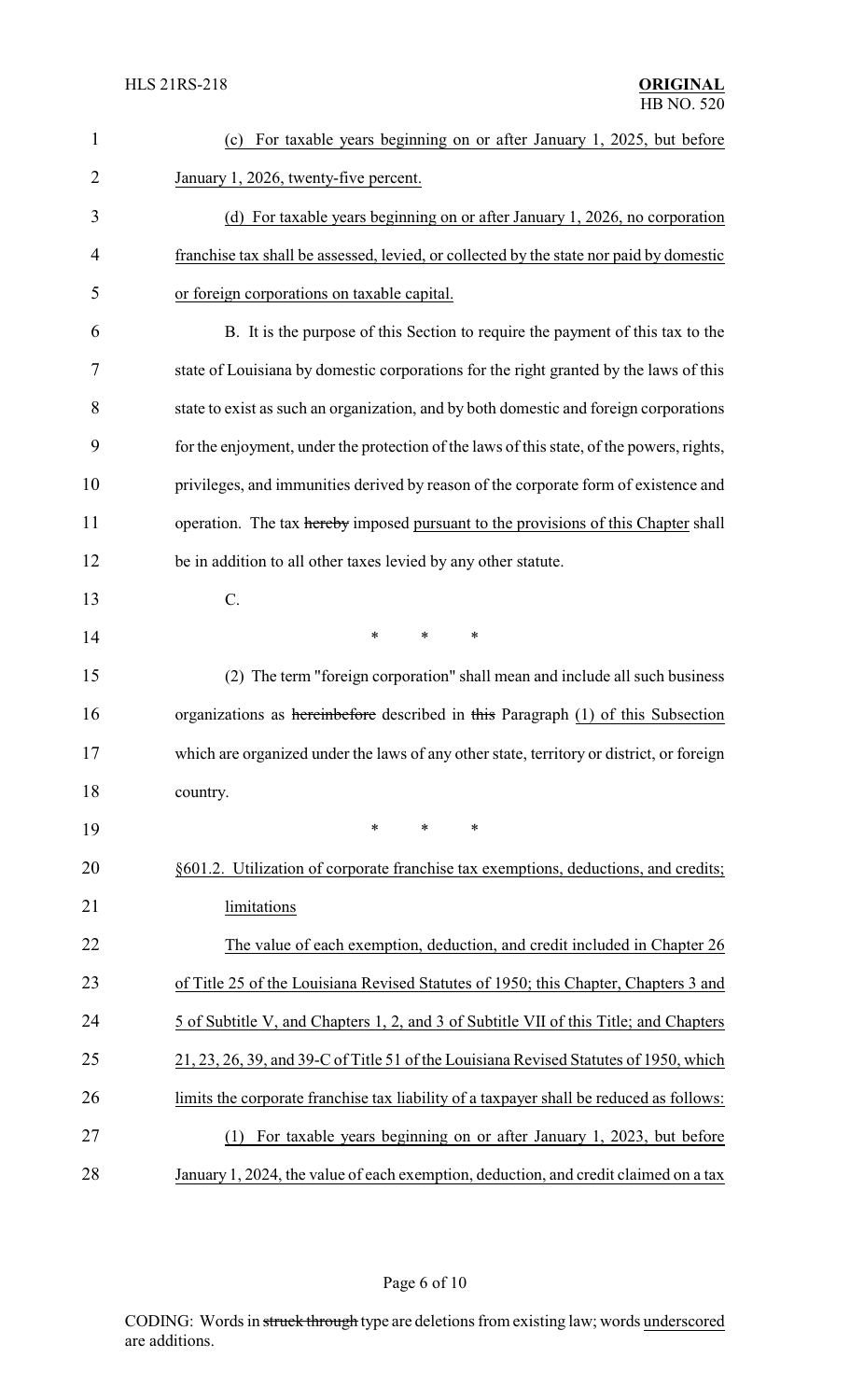| $\mathbf{1}$   | return to limit corporate franchise tax liability shall be reduced by twenty-five       |
|----------------|-----------------------------------------------------------------------------------------|
| $\overline{2}$ | percent.                                                                                |
| 3              | For taxable years beginning on or after January 1, 2024, but before<br>(2)              |
| 4              | January 1, 2025, the value of each exemption, deduction, and credit claimed on a tax    |
| 5              | return to limit corporate franchise tax liability shall be reduced by fifty percent.    |
| 6              | For taxable years beginning on or after January 1, 2025, but before<br>(3)              |
| 7              | January 1, 2026, the value of each exemption, deduction, and credit claimed on a tax    |
| 8              | return to limit corporate franchise tax liability shall be reduced by seventy-five      |
| 9              | percent.                                                                                |
| 10             | (4) For taxable years beginning on or after January 1, 2026, the value of each          |
| 11             | exemption, deduction, and credit claimed on a tax return to limit corporate franchise   |
| 12             | tax liability shall be reduced by one hundred percent.                                  |
| 13             | *<br>*<br>*                                                                             |
| 14             | §611. Newly taxable corporation                                                         |
| 15             | *<br>$\ast$<br>∗                                                                        |
| 16             | C. For taxable years beginning on or after January 1, 2026, no initial tax              |
| 17             | shall be assessed, levied, or collected by the state nor paid by domestic or foreign    |
| 18             | corporations.                                                                           |
| 19             | Section 2. R.S. 47:287.79, 287.83, 287.85, and 287.442(B)(1) are hereby repealed        |
| 20             | in their entirety.                                                                      |
| 21             | Section 3. The provisions of this Act shall be applicable to corporate income and       |
| 22             | corporate franchise tax periods beginning on or after January 1, 2023.                  |
| 23             | Section 4. This Act shall take effect and become operative on January 1, 2023, if the   |
| 24             | proposed amendment of Article VII of the Constitution of Louisiana contained in the Act |
| 25             | which originated as House Bill No. of this 2021 Regular Session of the Legislature is   |
| 26             | adopted at a statewide election and becomes effective.                                  |

# Page 7 of 10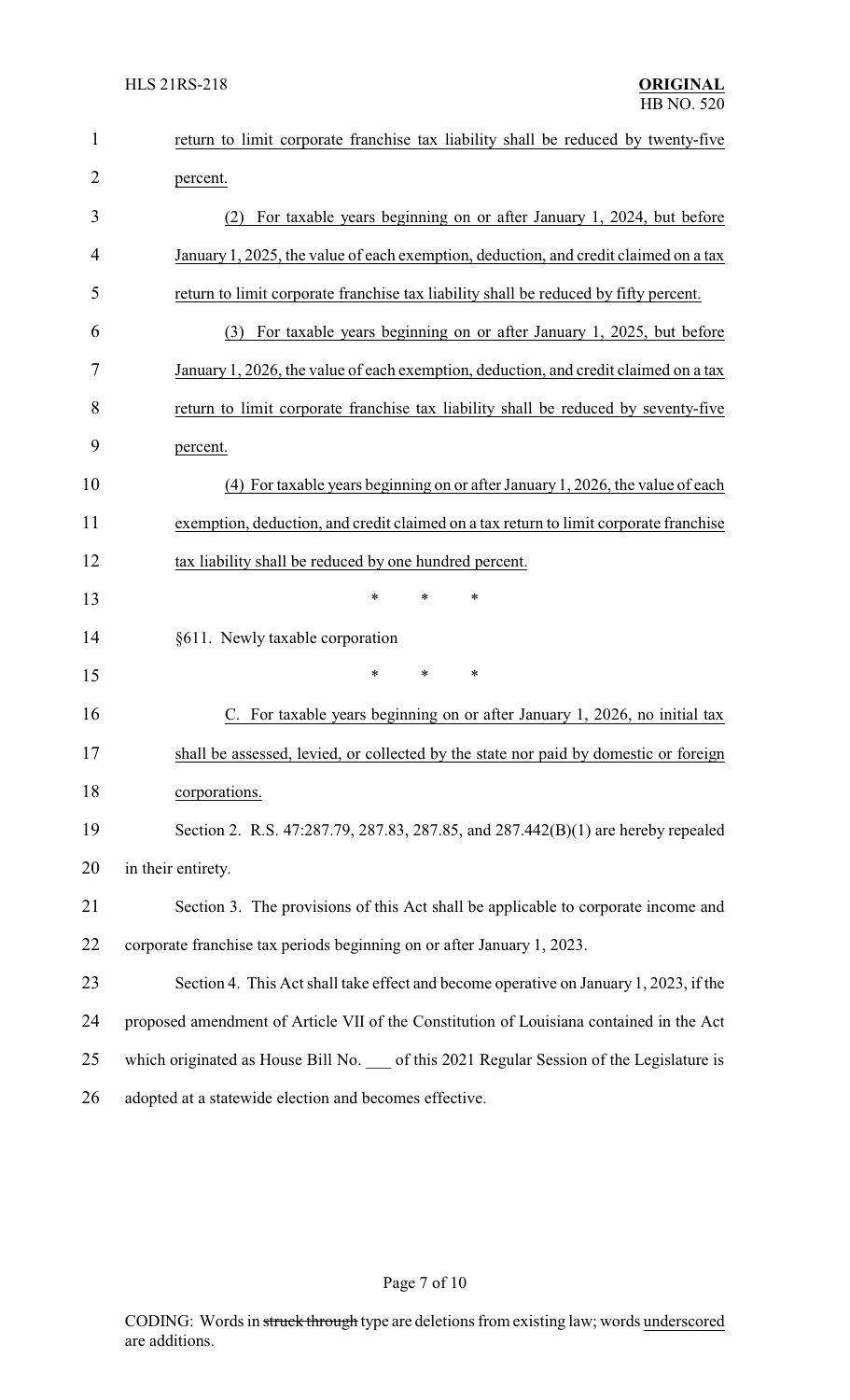#### DIGEST

The digest printed below was prepared by House Legislative Services. It constitutes no part of the legislative instrument. The keyword, one-liner, abstract, and digest do not constitute part of the law or proof or indicia of legislative intent. [R.S. 1:13(B) and 24:177(E)]

### HB 520 Original 2021 Regular Session Nelson

**Abstract:** Phases-out corporate income and franchise taxes over four years, repeals the deductibility of federal income taxes paid for purposes of calculating corporate income tax liability, and reduces the amount of exemptions, deductions, and credits that may be claimed on tax returns to reduce corporate income and franchise tax liability.

Present law requires that the tax to be assessed, levied, collected, and paid on the La. taxable income of every corporation to be computed at the following rates:

- (1) 4% on the first \$25,000 of La. taxable income.
- (2) 5% on La. taxable income above \$25,000 but not in excess of \$50,000.
- (3) 6% on La. taxable income above \$50,000 but not in excess of \$100,000.
- (4) 7% on La. taxable income above \$100,000 but not in excess of \$200,000.
- (5) 8% on all La. taxable income in excess of \$200,000.

Proposed law changes present law for tax years beginning on or after Jan. 1, 2023, but before Jan. 1, 2024, by reducing the tax rates as follows:

- (1) From 4% to 3% on the first \$25,000 of La. taxable income.
- (2) From 5% to 3.75% on La. taxable income above \$25,000 but not in excess of \$50,000.
- (3) From 6% to 4.5% on La. taxable income above \$50,000 but not in excess \$100,000.
- (4) From 7% to 5.25% on La. taxable income above \$100,000 but not in excess of \$200,000.
- (5) From 8% to 6% on all La. taxable income in excess of \$200,000.

Proposed law provides for the further reduction of corporate income tax rates beginning on or after Jan. 1, 2024, but before Jan. 1, 2025, as follows:

- (1) From 3% to 2% on the first \$25,000 of La. taxable income.
- (2) From 3.75% to 2.5% on La. taxable income above \$25,000 but not in excess of \$50,000.
- (3) From 4.5% to 3% on La. taxable income above \$50,000 but not in excess of \$100,000.
- (4) From 5.25% to 3.5% on La. taxable income above  $$100,000$  but not in excess of \$200,000.
- (5) From 6% to 4% on all La. taxable income in excess of \$200,000.

#### Page 8 of 10

CODING: Words in struck through type are deletions from existing law; words underscored are additions.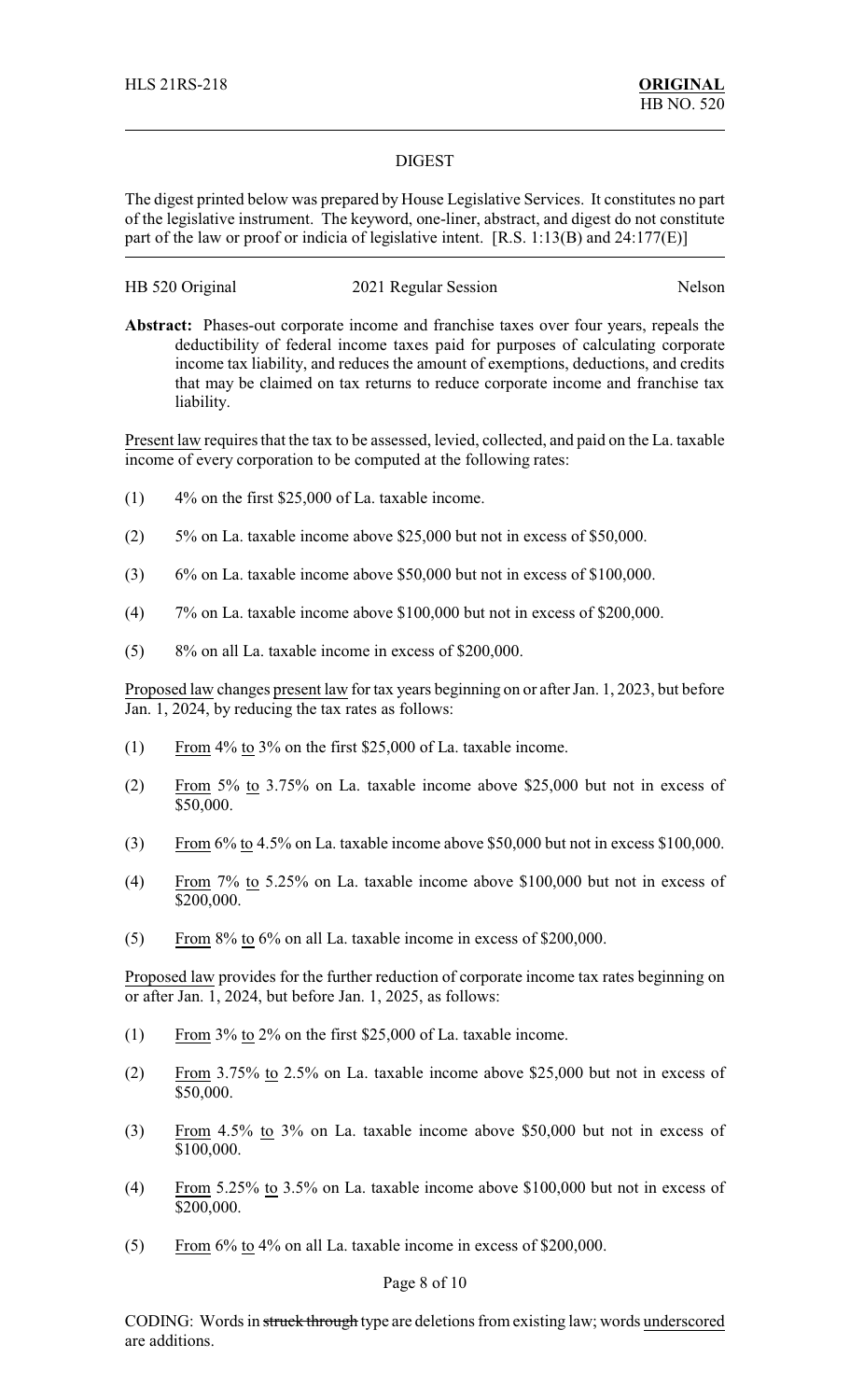Proposed law provides for the further reduction of corporate income tax rates beginning on or after Jan. 1, 2025, but before Jan. 1, 2026, as follows:

- (1) From 2% to 1% on the first \$25,000 of La. taxable income.
- (2) From 2.5% to 1.25% on La. taxable income above \$25,000 but not in excess of \$50,000.
- (3) From 3% to 1.5% on La. taxable income above \$50,000 but not in excess of \$100,000.
- (4) From 3.5% to 1.75% on La. taxable income above \$100,000 but not in excess of \$200,000.
- (5) From 4% to 2% on all La. taxable income in excess of \$200,000.

Proposed law prohibits tax from being assessed, levied, collected, and paid on the La. taxable income of any corporation for tax years beginning on or after Jan. 1, 2026.

Present law levies the corporation franchise tax on a corporation when any of the following occurs:

- (1) An organization does business within this state in a corporate form.
- (2) A corporation exercises its charter or the continuance of its charter within La.
- (3) An entity owns or uses part or all of its capital, plant, or other property in La. in a corporate capacity.

Present law provides for the determination of taxable capital for purposes of levying the corporation franchise tax as well as the tax treatment of capital stock, surplus and undivided profits, and the allocation of taxable capital. Present law further provides for the administration of the tax as well as the collection and payment of the tax.

Proposed law provides for the phase-out of the corporate franchise tax for taxable years beginning on or after Jan. 1, 2023, by reducing the amount of the tax by 25% each year until no tax is levied on the taxable capital of corporations for tax years beginning on or after Jan. 1, 2026.

Present law requires every corporation or other entity subject to the franchise tax to pay only an initial tax of \$110 in the first accounting period in which it becomes subject to the tax. After the first closing of the corporate books, the tax is payable as provided in present law.

Proposed law provides that no initial tax shall be levied or collected by the state nor paid by domestic or foreign corporations for taxable years beginning on or after Jan. 1, 2026.

Present law includes various tax incentives in the form of credits, deductions and exemptions from corporate income and franchise taxes which reduce a taxpayer's overall tax liability.

Proposed law retains present law but reduces the overall value of the amount of tax credits, deductions, and exemptions that may be claimed on a tax return to reduce a taxpayer's corporate income or franchise tax liability as follows:

- (1) For taxable years beginning on or after Jan. 1, 2023, but before Jan. 1, 2024, by 25%.
- (2) For taxable years beginning on or after Jan. 1, 2024, but before Jan. 1, 2025, by 50%.